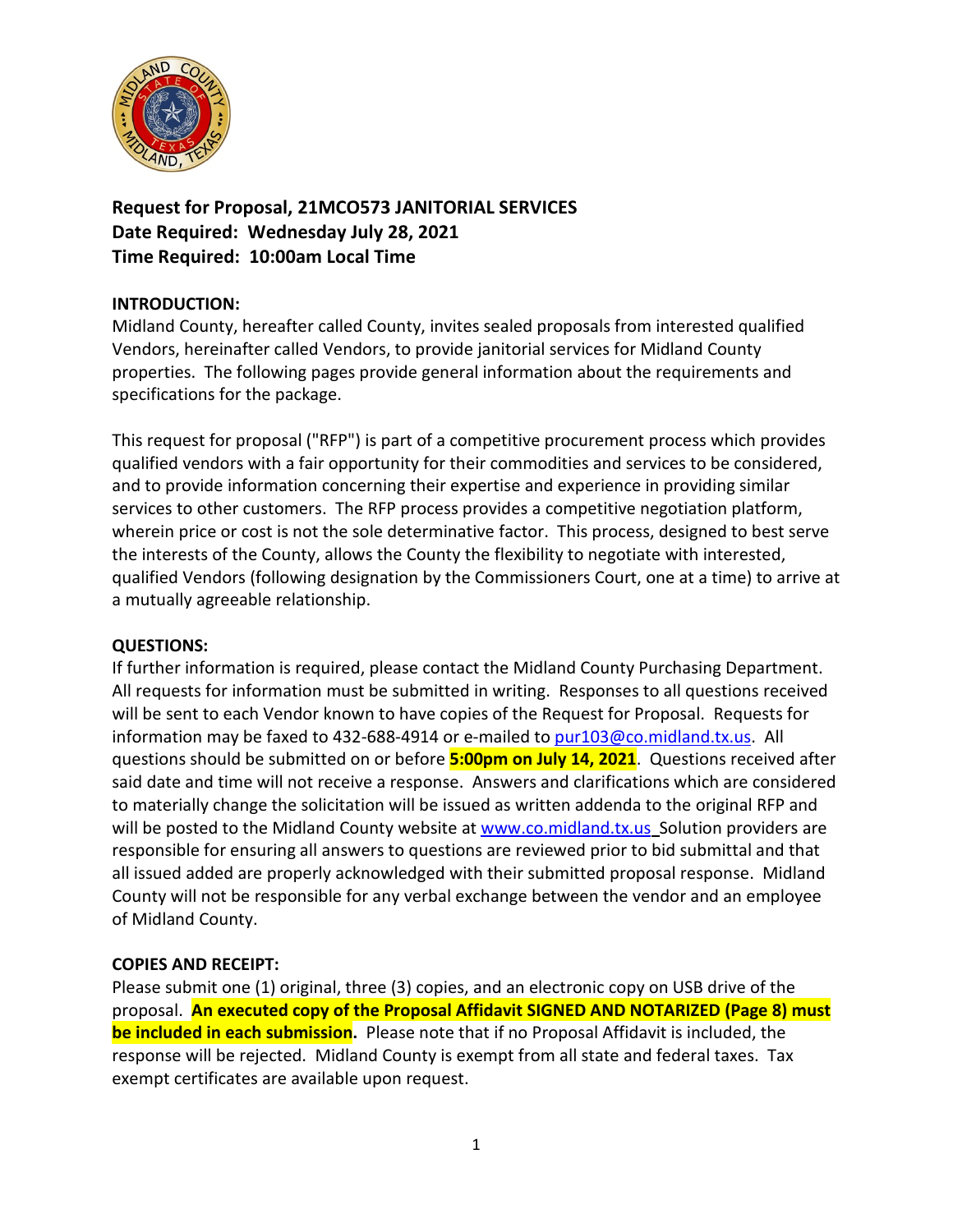All responses should be submitted in a sealed envelope, marked on the outside**,** 

### **JANITORIAL SERVICES 21MCO573**

#### **\_\_\_\_\_\_\_\_\_\_\_\_\_\_\_\_\_\_\_\_\_\_\_\_ Company Name**

Responses must be received by **10:00am Local Time on Wednesday July 28, 2021.** Late proposals will be rejected and returned without being opened. The clock in the Purchasing Agent's office is the official time piece for this submission. If interested, Vendors may use mail or express systems to deliver their proposal to the Purchasing Department; they should insure that they are tendered to the carrier in plenty of time to reach the Purchasing Department by the time and date required. Facsimile transmitted proposals shall not be accepted.

**SUBMISSION LOCATION:** All bids which are mailed, shipped, delivered, etc. should be addressed as follows:

# **Midland County Purchasing Department**

Midland County Courthouse Attention: Kristy Engeldahl, Purchasing Agent 500 N. Loraine Street, Suite 1101 Midland, Texas 79701

### **DOCUMENTATION SUBMISSION:**

The respondent must submit all required documentation. Failure to provide requested information may result in rejection of the proposal.

# **ALTERATION OF PROPOSAL:**

A proposal may be altered, modified or amended by a Vendor at any time, prior to the time and date set forth above as the submission deadline. Alterations, modifications or amendments to a proposal must be made in the offices of the Purchasing Department. Any interlineations, alteration or erasure made on a proposal before the submission deadline must be initialed by the signer of the proposal, guaranteeing authenticity. A proposal may not be altered, modified or amended after the submission deadline.

# **WITHDRAWAL:**

A proposal may not be withdrawn or canceled by the respondent for a period of sixty (60) days following the date designated for the receipt of proposals, and respondent so agrees upon submittal of their proposal.

# **CONFLICT OF INTEREST:**

No public official shall have interest in this contract, in accordance with Vernon's Texas Codes annotated Local Government Code Title 5, Subtitle C, Chapter 171. Vendor is required to sign affidavit form included in Proposal documents.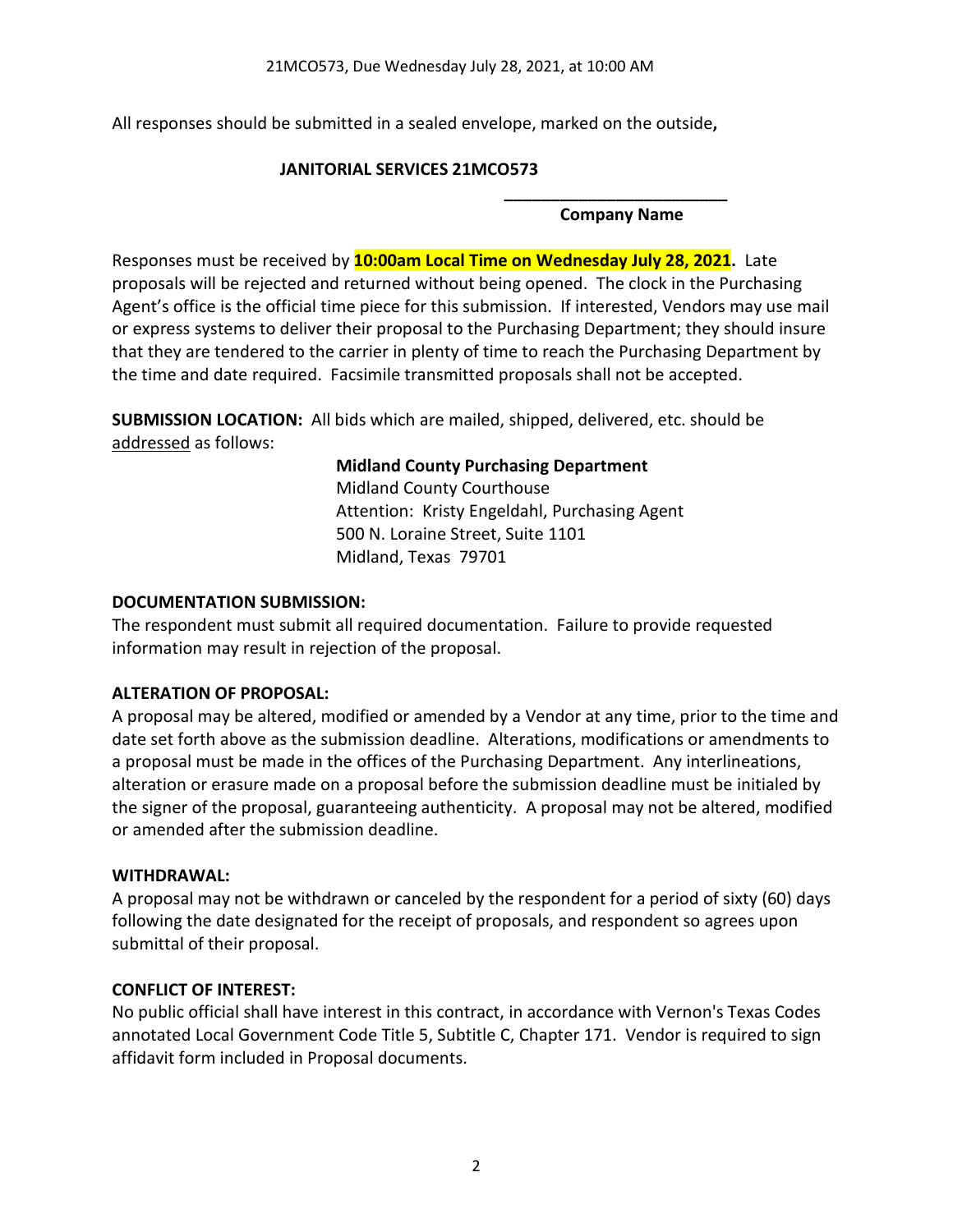### **SILENCE OF SPECIFICATIONS:**

The apparent silence of these specifications as to any detail of the apparent omission from it of a detailed description concerning any point, shall be regarded as meaning that only the best commercial practices are to prevail. All interpretations of these specifications shall be made on the basis of this statement.

### **CONFIDENTIALITY:**

Contents of the proposals will remain confidential until the contract is awarded. At that time the contents will be made public under the Texas Public Information Act; except for any portion of a proposal which has been clearly marked as a trade secret or proprietary data (the entire proposal may not be so marked). Proposals will be opened, and the name of the firm submitting the proposal read aloud, acknowledged, at **10:05am on Wednesday July 28, 2021**, in the Purchasing Department Conference Room located in the Midland County Courthouse, Suite 1101. All respondents or other interested parties are invited to attend the opening.

Vendors are hereby notified that the Owner strictly adheres to all statutes, court decisions, and opinions of the Texas Attorney General with respect to disclosure of public information.

### **ADDITIONAL INFORMATION AND DEMONSTRATION, NEGOTIATIONS:**

Prior to award, selected Vendors may be asked to provide further information concerning their proposal, up to and including presentations/demonstrations. The Midland County Commissioners Court reserves the right to reject any and all proposals or waive formalities as deemed in the best interests of Midland County. The County may also enter into discussions and revisions of proposals after submission and before award for the purpose of obtaining the best and final offer, and to accept the proposal deemed most advantageous to Midland County.

This request for proposal (RFP) is part of a competitive procurement process which is designed to best serve the interests of the County in obtaining complicated commodities and/or services. It also provides interested Vendors with a fair opportunity for their goods and services to be considered. The RFP process is designed to be a competitive negotiation platform, where price is not required to be the sole determinative factor. Also, the County has the flexibility to negotiate with interested vendors (one at a time) to arrive at a mutually agreeable relationship. Negotiations will be arranged with vendors in a hierarchal order, starting with the vendor selected as the primary. If a contract cannot be negotiated, negotiations will, formally and in writing, end with that Vendor and proceed to move to the second vendor, and so forth until a contract is negotiated.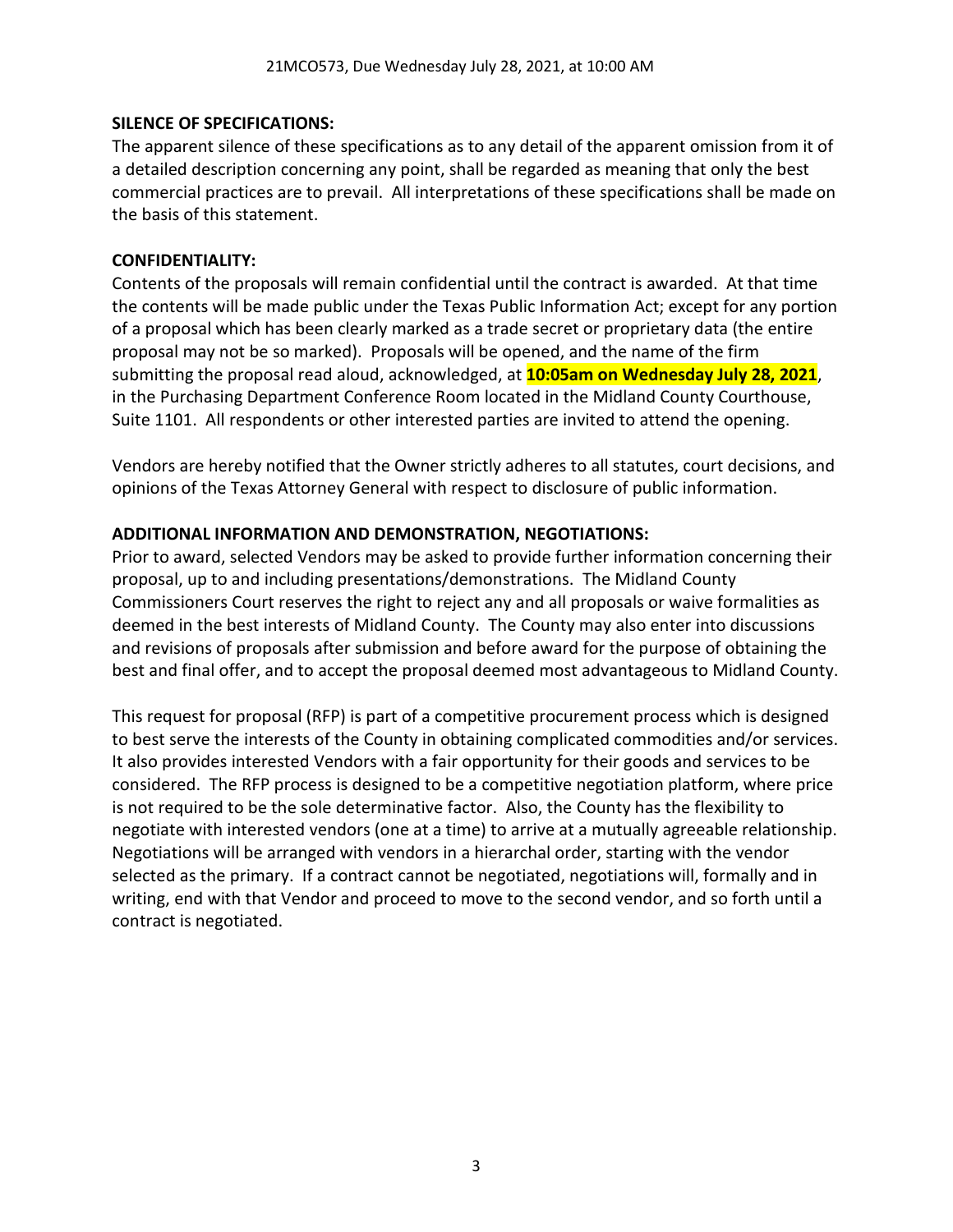### **RIGHTS OF THE CONTRACTING AUTHORITY:**

Midland County reserves the right to withdraw this RFP at any time and for any reason. Midland County also has the right to terminate its selection process at any time and to reject all responses, or all proposals. Receipt of the proposal materials by Midland County or submission of a proposal to Midland County confers no rights upon the vendor nor obligates Midland County in any manner.

All costs associated with the preparation or submittal of proposals shall be borne by the vendor, and no cost shall be sustained by Midland County.

#### **ORAL COMMITMENT:**

Vendors should clearly understand that any verbal representations made or assumed to be made during any discussions held between representatives of an vendor and any Midland County personnel or official are not binding on Midland County.

#### **WAIVER OF CLAIMS:**

Submission of a proposal indicates Vendor's acceptance of the evaluation technique and Vendor's recognition that some subjective judgments must be made by the County during the determination of qualification.

#### **SELECTION CRITERIA:**

Price is a primary consideration, however, it is not the only consideration to be used in the selection. The product and/or service to be provided is also of major importance. Midland County will require that the successful vendor provide a representative for all County related business, service, billing, installation, activation and termination of said service.

#### **ORDINANCES AND PERMITS:**

The Vendor agrees, during the performance of the work, to comply with all applicable Federal, State, or local code and ordinances.

#### **INVOICES:**

Invoices are to be mailed to P.O. Box 421, Midland, Texas 79702 and should cite the applicable Purchase Order Number. Any and all notices or other communications required or permitted by any contract awarded as a result of this RFP shall be served on or given to Midland County, in writing, by personal delivery to the Purchasing Agent of Midland County, Texas, or by deposit with the United States Mail, postage prepaid, registered or certified mail, return receipt requested, addressed to the Midland County Purchasing Agent 500 N. Loraine Suite 1101 Midland, TX 79701, or at such other address as may have been specified by written notice to Vendor.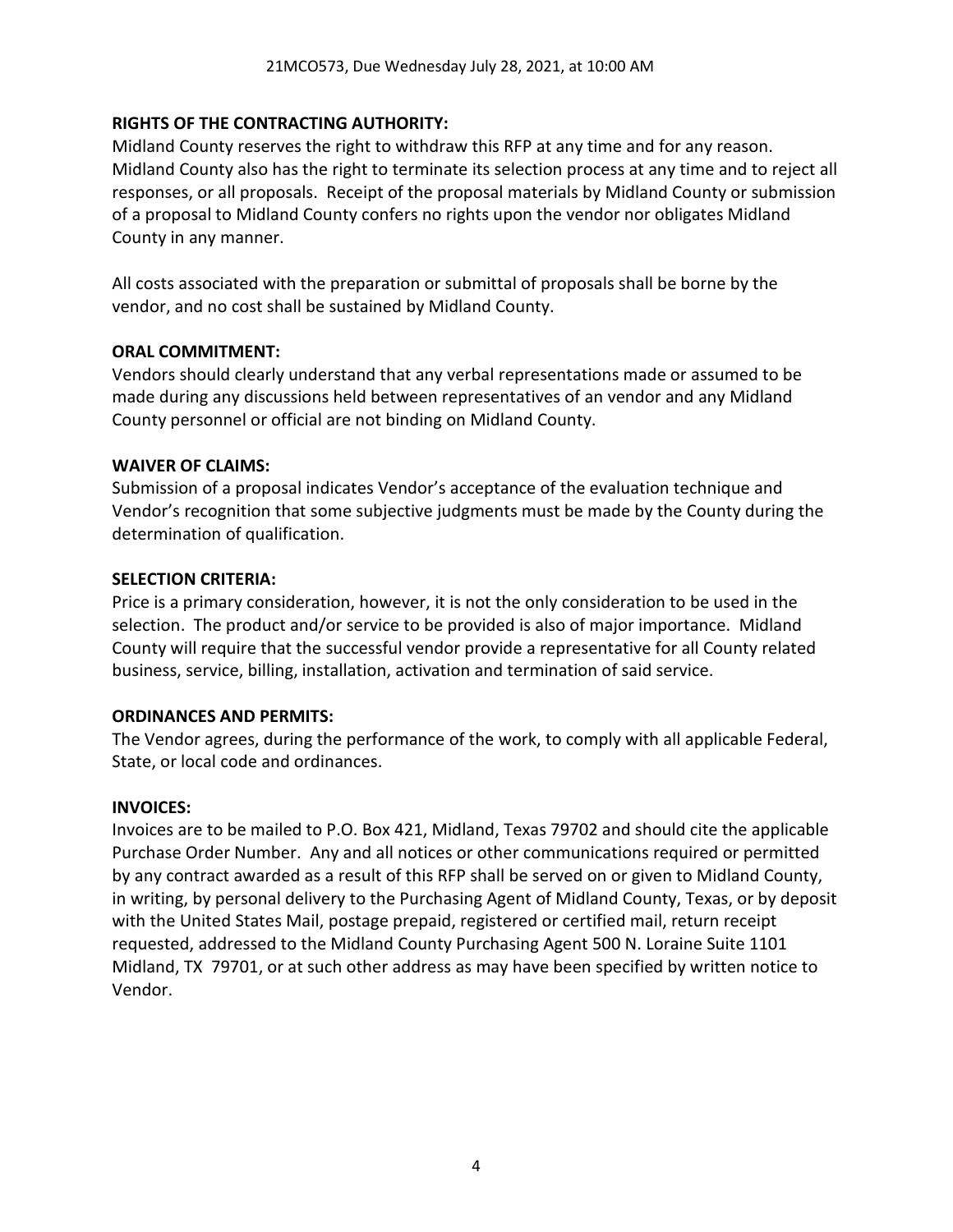### **INSURANCE:**

The awarded Vendor will maintain such insurance as will protect the Vendor and the County from claims under the Workers' Compensation Acts, and any amendments thereof, and from any other claims for damages from personal injury, including death, which may arise from operations under this agreement, whether such operations be by themselves or by any subcontractor, or anyone directly or indirectly employed by either of them. Current Certificate of such insurance shall be furnished to Midland County and shall show all applicable coverage(s).

### **Other insurance requirements are:**

-General Liability (including completed operations) with a \$1,000,000 per occurrence limit and \$2,000,000 general aggregate. Coverage should also apply within the general liability or by separate pollution liability policy for the liability arising out of the use of herbicides or other chemicals.

-Commercial Automobile Liability with a limit of no less than \$1,000,000. The coverage will also extend liability to hired and non-owned autos.

-Workers' Compensation with limit of \$1,000,000 for Employers Liability.

-We also require a minimum umbrella (or follow form excess policy covering over general liability, auto liability and workers compensation) of no less than \$2,000,000.

Midland County will require the selected Vendor to name Midland County as an additional for both the general liability and auto liability. A waiver of subrogation in favor of the County is required for the workers compensation. If the additional insured status or waiver of subrogation is not blanket, please send a copy of the actual endorsements prior to commencement of any work.

Midland County will require the selected Vendor to name Midland County as an additional insured and provide a waiver of subrogation prior to making a contract.

# **INDEMNIFICATION:**

The Vendor shall defend, indemnify and save whole and harmless the County and all its officers, agents and employees from and against any and all demands, claims, suits, or causes of action of any character, name, kind or description brought for, or on account of, arising out of or in connection with the Vendor's performance or non-performance of any obligation of Vendor or any negligent act, misconduct or omission of the Vendor in the performance of its contractual obligations. The Vendor shall defend, indemnify, save, and hold harmless the County and its officers, agents, representatives and employees from and against any and all demands, claims, suits, or causes of action of any character, name, kind or description brought for, on account of, arising out of or in connection with Vendor's product or service.

# **STATUS OF INDEPENDENT CONTRACTOR:**

Vendor shall be considered an independent contractor, for all purposes. Vendor will not at any time, directly or indirectly, act as an agent, servant, representative or employee of the County. Vendor will not take any action which is intended to create any commitments, duties, liabilities or obligations on behalf of the County, without prior written consent of the County.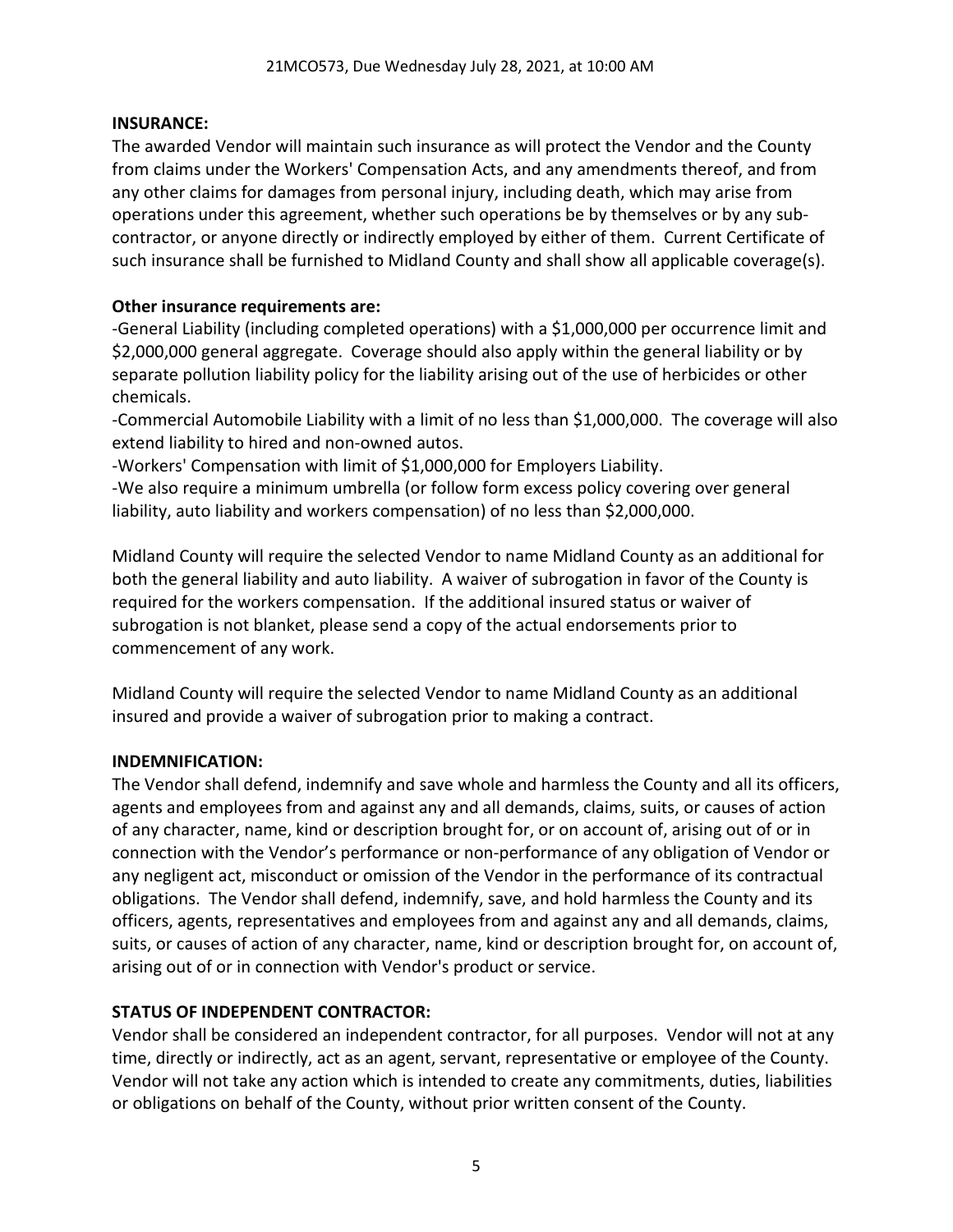### **SUBCONTRACTOR AND/OR SUPPLIER IDENTIFICATION:**

Should the Bidder subcontract any work, the Bidder shall indicate below the name of each subcontractor and/or supplier the bidder will use in the performance of the contract. The Bidder shall specify the work to be performed by the subcontractor or the materials to be provided by the supplier. Any changes in subcontractor and/or supplier listed below shall require prior approval by the Purchasing Office.

### **PARTIAL INVALIDITY:**

In the event any one or more of the provisions contained in this RFP or any contract resulting therefore, for any reason, be held to be invalid, illegal or unenforceable in any respect, such invalidity, illegality or unenforceability shall not affect any other provision of this RFP or any contract resulting therefore and this RFP or the contract resulting therefore shall be construed as if such invalid, illegal or unenforceable provision had never been contained herein.

#### **CONTRACT TERMINATION:**

Non-performance of the Vendor in terms of specifications or noncompliance with terms of this contract shall be basis for termination of the contract by the County. Termination in whole or in part, by the County may be made at its option and without prejudice to any other remedy to which it may be entitled at law or in equity, or elsewhere under this contract, by giving (60) sixty days written notice to the Vendor with the understanding that all work being performed under this contract shall cease upon the date specified in such notice. The County shall not pay for work, equipment, services or supplies which are unsatisfactory. Vendor may be given reasonable opportunity prior to termination to correct any deficiency. This, however, shall in no way be construed as negating the basis for termination for non-performance. The right to terminate the notice thereof is controlled by these proposal specifications and is not subject to being altered by contract.

#### **LAW GOVERNING:**

The parties under contract shall be subject to all Federal laws and regulations, and all rules and regulations of the State of Texas. The laws of the State of Texas shall govern the interpretation and application of the contract; regardless of where any disagreement over its terms should arise or any case of action arise.

#### **REMEDIES:**

The successful vendor and Midland County agree that both parties have all rights, duties, and remedies available as stated in the Uniform Commercial Code.

#### **VENUE:**

It is hereby agreed that the contract will be made in Midland, Midland County, Texas, and any dispute arising as a result of it shall be governed by the laws of the State of Texas for the purpose of any law suit, and the parties agree that such lawsuit shall be brought in Midland County, Texas.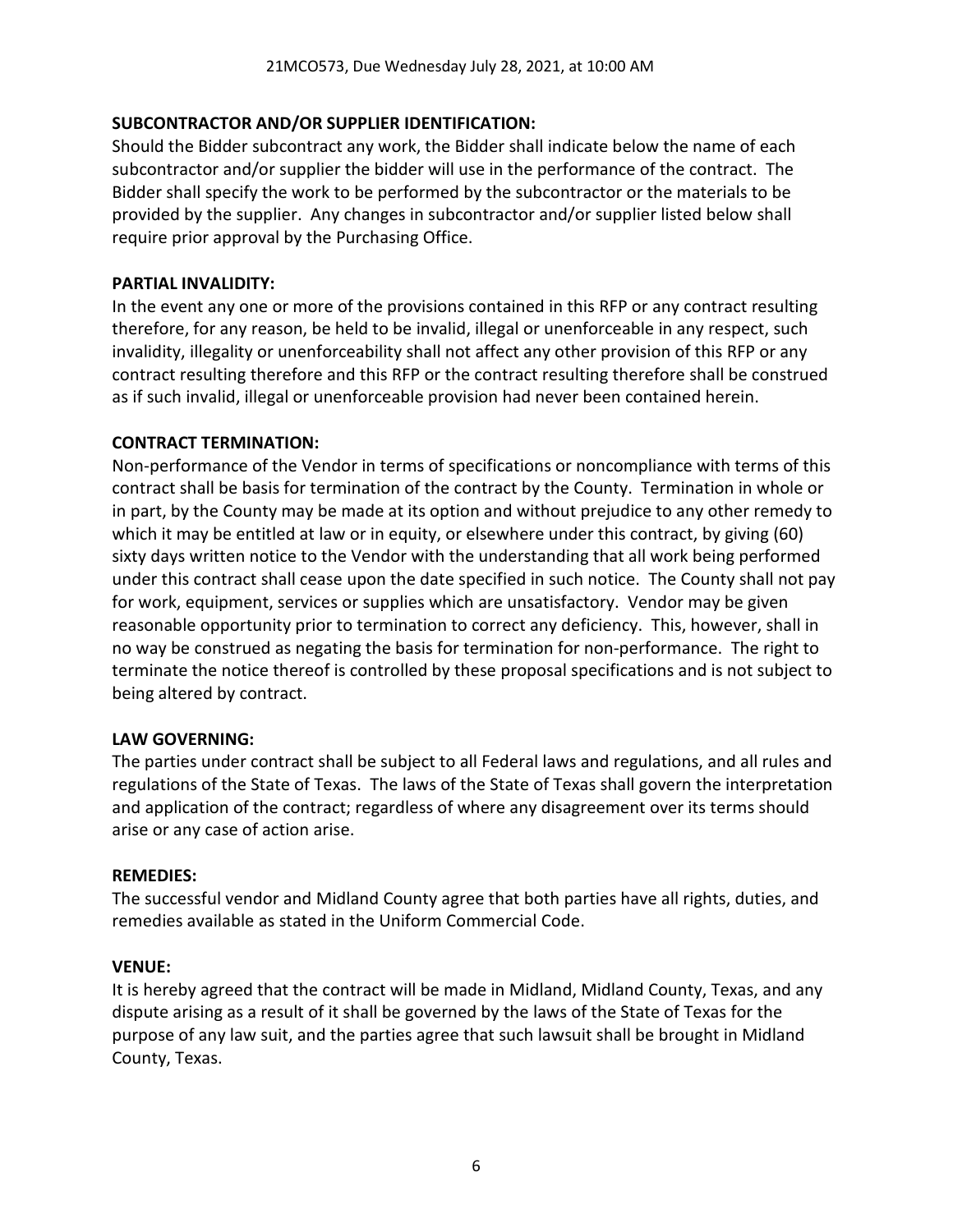### **FUNDING CONTINGENCY:**

Any contract awarded pursuant to this RFP shall be contingent on sufficient funding and authority being made available in each fiscal period by the appropriate officials of Midland County. If sufficient funding or authority is not made available, the contract shall become null and void.

### **ASSIGNMENT:**

The Vendor shall not sell, assign transfer or convey this contract in whole or in part, without the prior written consent of the County.

#### **BUSINESS CHANGE DISCLOSURE:**

The Vendor shall immediately disclose any knowledge of a business change (i.e., name change, change in ownership, etc.) that will take place during the duration of this contract.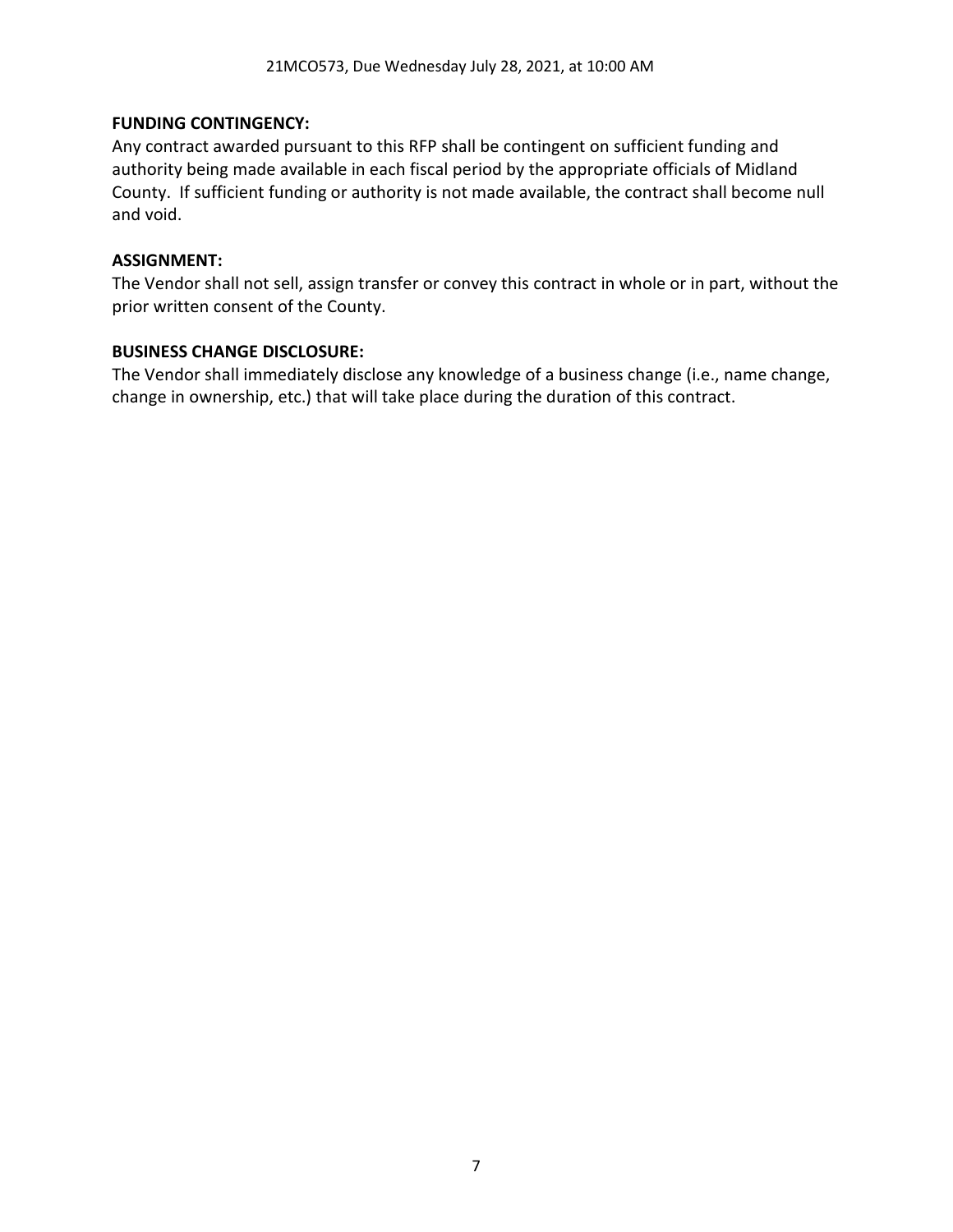# **REQUIRED FORM COMPANY AFFIDAVIT**

The affiant, The affiant, The affiant,  $\frac{1}{2}$  states with respect to this submission to County:

I (we) hereby certify that if the contract is awarded to our firm that no member or members of the governing body, elected official or officials, employee or employees of said County, or any person representing or purporting to represent the County, or any family member including spouse, parents, or children of said group, has received or has been promised, directly or indirectly, any financial benefit, by way of fee, commission, finder's fee or any other financial benefit on account of the act of awarding and/or executing a contract.

I hereby certify that I have full authority to bind the company and that I have personally reviewed the information contained in the RFP and this submission, and all attachments and appendices, and do hereby attest to the accuracy of all information contained in this submission, including all attachments and exhibits.

I acknowledge that any misrepresentation will result in immediate disqualification from any consideration in the submission process.

I further recognize that County reserves the right to make its award for any reason considered advantageous to the County. The company selected may be without respect to price or other factors.

| Type of business organization (corporation, LLC, partnership, proprietorship) |  |  |  |
|-------------------------------------------------------------------------------|--|--|--|
|                                                                               |  |  |  |
|                                                                               |  |  |  |

Notary Seal Below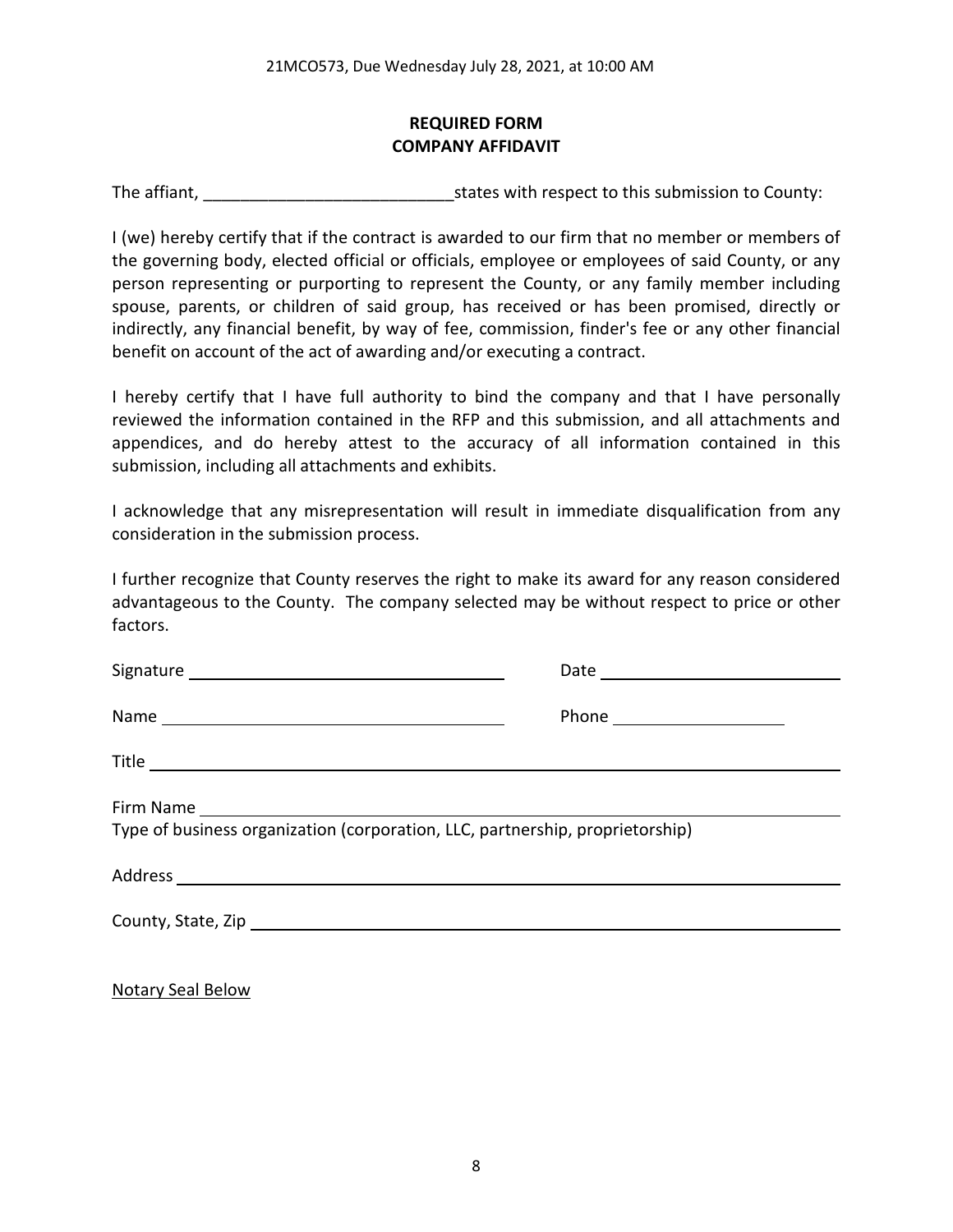#### **SPECIFICATION**

#### **PURPOSE:**

Midland County is in need of various janitorial services for the coordinating Midland County locations (see pages 11-12). Midland County may award each property separately, therefore multiple vendors may be awarded on this RFP. We encourage all bidders to go take a look at the areas.

### **SPECIFICATIONS:**

Vendor will furnish labor, supplies, and equipment to perform the following tasks at the locations listed on the following pages. Upon award and contract, vendor will provide Midland County Facilities the specific day of the week/month in which the services will take place at each property.

# **SCOPE OF WORK**

Without limiting the responsibility of the Contractor for the proper conduct of its personnel and the cleaning of the areas to be serviced, the conduct of the cleaning personnel will be guided by rules and regulation as agreed upon from time to time between the County and the Contractor, and such additional special written instructions as may be issued by the County Contract Administrator to the Contractor through its designated agent.

The Contractor is responsible for the direct supervision of its personnel through its designated representative, and the representative will be available at all reasonable times to report and confer with the designated agent of the County with respect to services rendered. The Contractor will provide the County with a weekly performance report.

The Contractor agrees that the cleaning services to be provided shall be performed by qualified, careful and efficient uniformed employees, conforming to the best practices. The Contractor further agrees that upon the written request of the County, it will remove from services, any of its personnel who, in the reasonable opinion of the County, are guilty of improper conduct or are not qualified to perform the work assigned to them.

The Contractor will be required to furnish drug-free certification and any information necessary for security clearances, on its employees. The names, dates of birth, and a copy of driver's license must be submitted to the Courthouse Security office at least 24 hours prior to the individual being assigned to work in a county building. A list of substitutes may be provided for emergency fill in purposes.

The Contractor agrees to furnish all services as outlined. The Contractor agrees to abide by the County's selection of chemicals to be used in cleaning and to furnish same. The Contractor will provide all paper products, cleaning equipment and plastic liners required.

The Contractor will perform all services required, except when prevented, by lockout, Act of God, accident or other circumstances beyond its control.

Additional buildings, areas or services may be added or deleted from the contract. Payment or credit will be calculated on an average cost per square foot based on the original contract.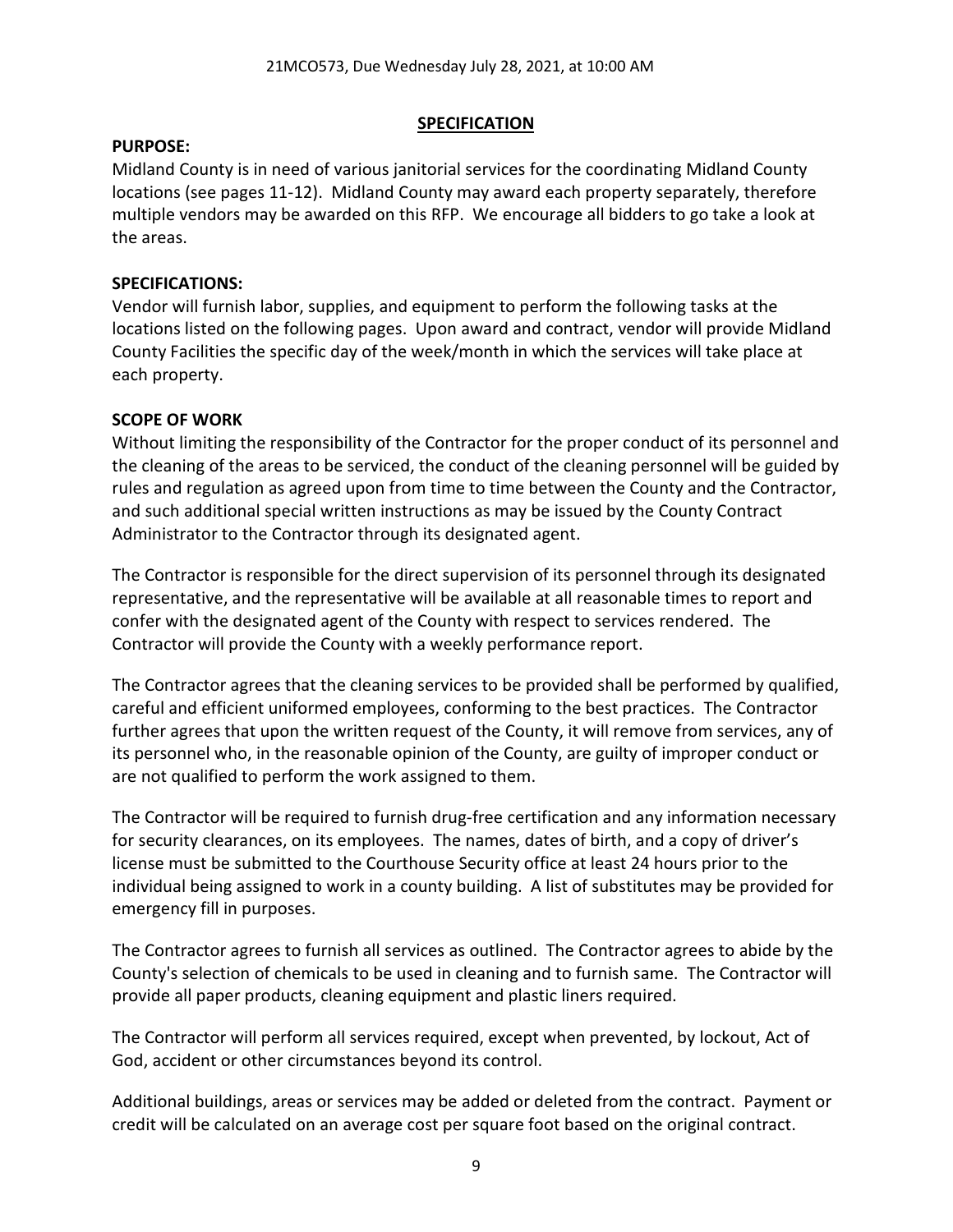All personnel furnished by the Contractor will be its employees and the Contractor will pay all salaries and associated payroll taxes relating to such personnel. The Contractor will be considered an Independent Contractor, and will not at any time, directly or indirectly, act as an agent, servant, or employee of the County, or make any commitments or insure any liabilities on behalf of the County without its written consent. The Contractor shall not subcontract any part of the services to a third party.

**Quality**: The intent of this specification is that the Contractor will provide cleaning services of a character customarily provided in first class office buildings in Midland, whether such services are included in the specifications or are additional services requested by the County. The County to be sole judge of said quality and required frequency of services to be provided herein.

**Supplies:** Contractor must provide high quality US manufacture Georgia Pacific, Kimberly Clark paper, or equivalent, toilet tissue and hand towel products. Midland County reserves the right to determine what is equivalent.

Contractor must provide high quality Go Joe, Georgia Specific, or equivalent US manufactured antibacterial hand soap. Midland County reserves the right to determine what is equivalent.

**Equipment:** Contractor must provide a complete equipment list, including quantities of all commercial janitorial equipment and small tools they will commit to the contract. As this is a multiyear contract, contractor must also submit a sample maintenance record for all major equipment including floor machines, vacuums, and scrubbers etc.

**Cleaning Chemicals**: Contractor must provide a complete list of all commercial cleaning chemicals that will be used for the Midland County Portfolio. Chemicals must be LEED or CIMS GB compliant and carry a "green seal" certification. Any substitution of chemicals through our contract term must be approved prior to use by Midland County.

**Schedule**: All cleaning services shall be performed five (5) nights per week, Monday through Friday. No services (except make-up work required) need be performed on Saturday, Sunday, or legal holidays, unless directed by the County. Cleaning operations will begin (after 1:00 p.m. for suites with restricted access, these include the DA, County and District Clerks Offices) and after 5:00 p.m. for the common areas. Other hours can be arranged if suitable to both parties.

**Supervision**: Contractor must provide a local Project Manager that is available via cell phone 24 hours a day/7 days per week. Project Manager must have acceptable local back up in the event he or she is unavailable. In the event of an emergency, local project Manager must respond to Midland County via cell phone within 30 minutes, and if a physical presence on site is requested within 2 hours.

The Manager shall provide work schedules of all cleaning areas, inspect the buildings on a regular basis, investigate all complaints, report all items needing repair or maintenance, and generally supervise the entire cleaning of the building. They will also see to it that all employees report repairs needed, or any other unusual or unsafe condition they encounter to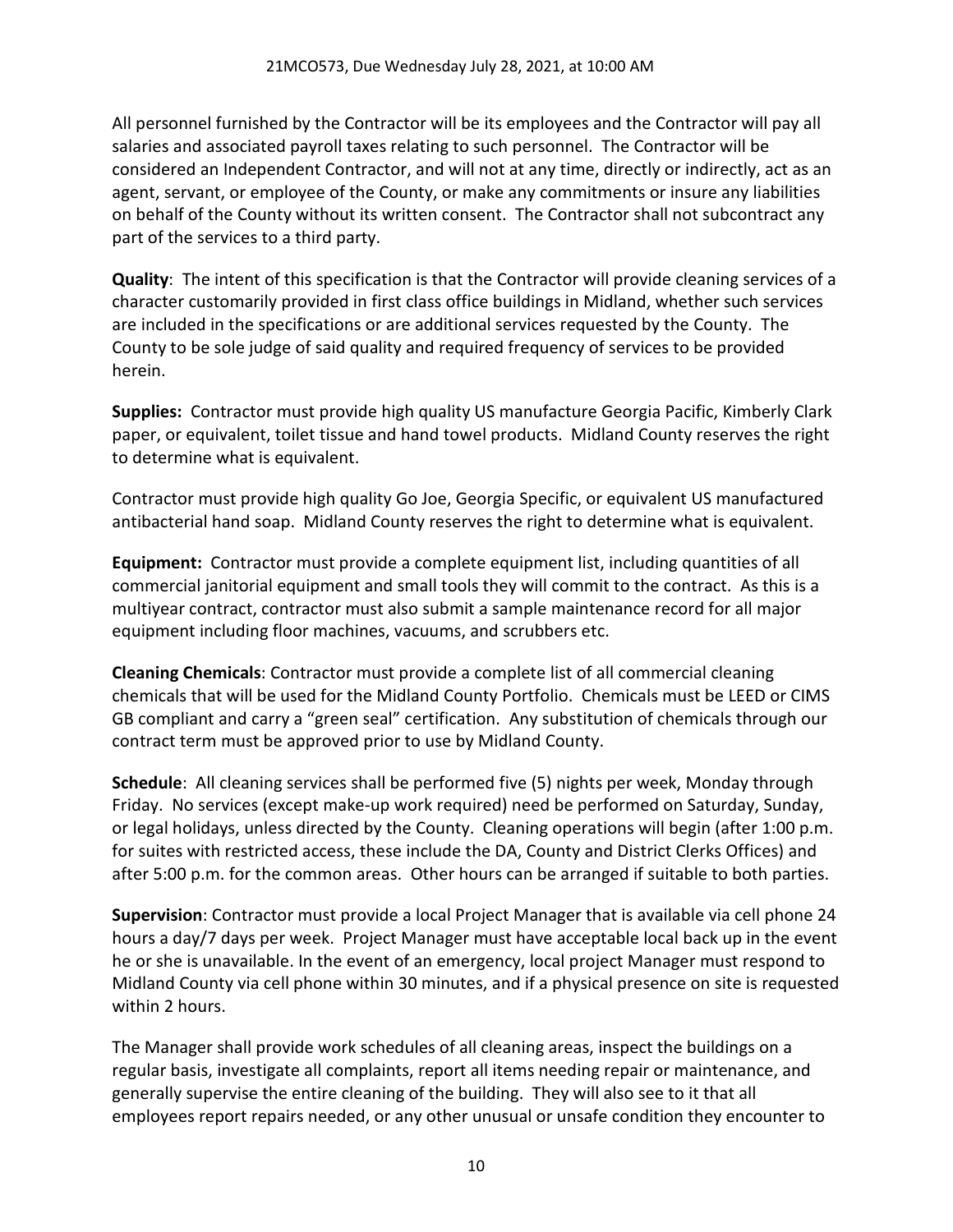the Facilities Management. During all cleaning periods a supervisor must be available who can communicate in English. This is imperative for safety and security reasons.

**Personnel**: The Contractor shall employ on the premises only persons skilled and trained in the work assigned to them. Contractor shall promptly furnish substitute qualified persons for any employees that, in the sole opinion of the County, are unsatisfactory.

**Uniforms:** The Contractor shall furnish uniforms in the appropriate style to all janitorial personnel. Uniforms will be of a consistent color, appearance and in good condition.

**Storage**: The County shall provide Contractor with free space on the premises for storage of cleaning materials, implements, and machinery.

**Rules**: Contractor shall at all times maintain good order among its employees and shall insure compliance with rules and regulations, copies of which shall be provided to the County by Contractor with RFP response.

**Security**: While cleaning the occupied areas, Contractor's personnel will not admit anyone into the suite, except authorized Contractor or County personnel having keys to the suite. On completion of nightly chores, all lights will be turned off, doors locked, draperies and blinds closed, and offices left in a neat and orderly condition. Lids or seats on all toilets will be left in a raised position. All mop sinks, locker areas and other service areas will be cleaned thoroughly, and all cleaning equipment neatly stored in a central location.

**Janitorial Closets and Storage Rooms**: All janitorial closets, mop sinks, storage rooms, and work areas provided by the County for the use of the Contractor personnel will be kept in a neat, clean, and orderly condition at all times. Mop sinks and the area immediately adjacent will be thoroughly cleaned immediately after each use. Before leaving the premises each night, all of the service area will be dust-mopped and spot-cleaned and dusted. Tile floors will be stripped and waxed, as necessary, but not less often than every sixty (60) days. Concrete floors will be dust-mopped and wet-mopped daily. All doors and walls will be spot cleaned daily.

**Storage Areas**: All concrete floors in storage areas and adjacent corridors will be kept in a neat, clean, and orderly condition, free of dirt, dust, and debris. These areas will be cleaned daily, the same as janitorial closets and storage rooms. Any discrepancies, safety or fire hazards will be reported to the Facility Manager.

**Carpeted Floors**: Carpeted floors shampooed, as needed, at no extra cost to the County, method of shampooing to be approved by the County. Shampooing will be required as necessary to cleaned soiled traffic areas and to remove spots from spills. A schedule for normal maintenance should also be maintained for the remaining floor space.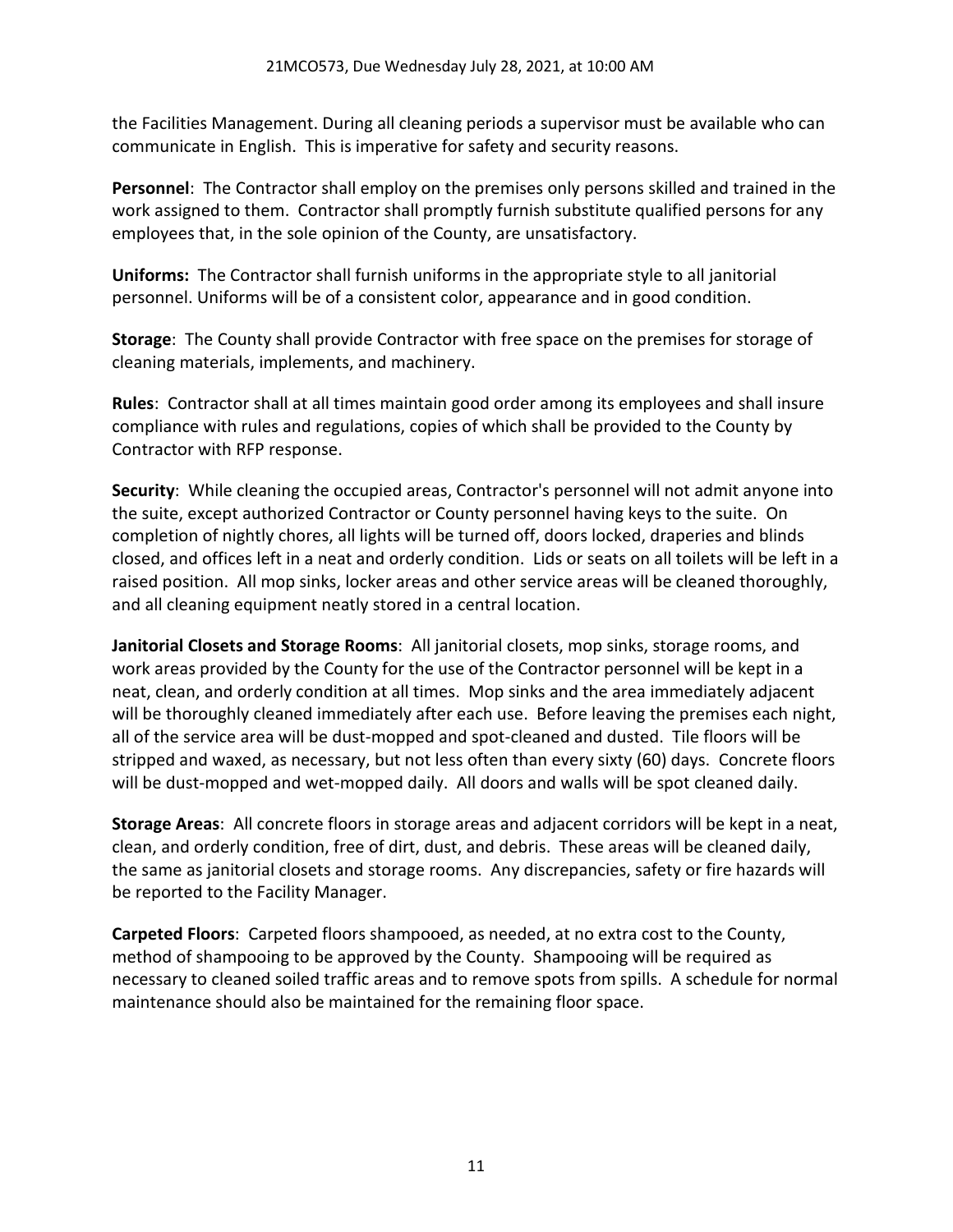### **Offices and Courtrooms** - Daily (5 days per week)

- 1. Carpeting and rugs vacuumed, spot cleaned and shampooed as needed to insure they are free of spots debris, and stains. High traffic areas and walkways should be cleaned daily.
- 2. Furniture and furnishings dusted.
- 3. Ashtrays emptied and wiped clean (Designated areas)
- 4. Trash receptacles emptied, wiped clean, relined (liner to be furnished by Contractor at Contractor's expense) and trash removed to designated areas.
- 5. Formica desk and counter tops damp cleaned and dry polished. (Contractor is not to disturb work paper, files, materials, etc., left out or on desks or counters.)
- 6. Wood desks and credenzas cleaned, waxed, and polished.
- 7. Telephones and cords to be cleaned and disinfected.
- 8. Glass desktops damp cleaned and dry polished.
- 9. Perform emergency cleaning (spillage, tracking, etc.) on hard surfaced floors and carpets.
- 10. Clean walls, doors, switch plates and door handles.
- 11. Clean partitions and entrance glass
- 12. Composition floors dust-mopped with treated mop and stripped and refinished as needed. Buffed at regular intervals to maintain scuff-free finish. (Minimum buffing allowed will be once weekly, minimum stripping allowed will be twice yearly.)
- 13. Mini and Venetian blinds dusted.
- 14. All high ledges and molding, low ledges, molding, and sills dusted daily.
- 15. Exterior of lighting fixtures dusted.
- 16. Diffusers and return vents dusted.
- 17. Upholstered furniture vacuumed as needed.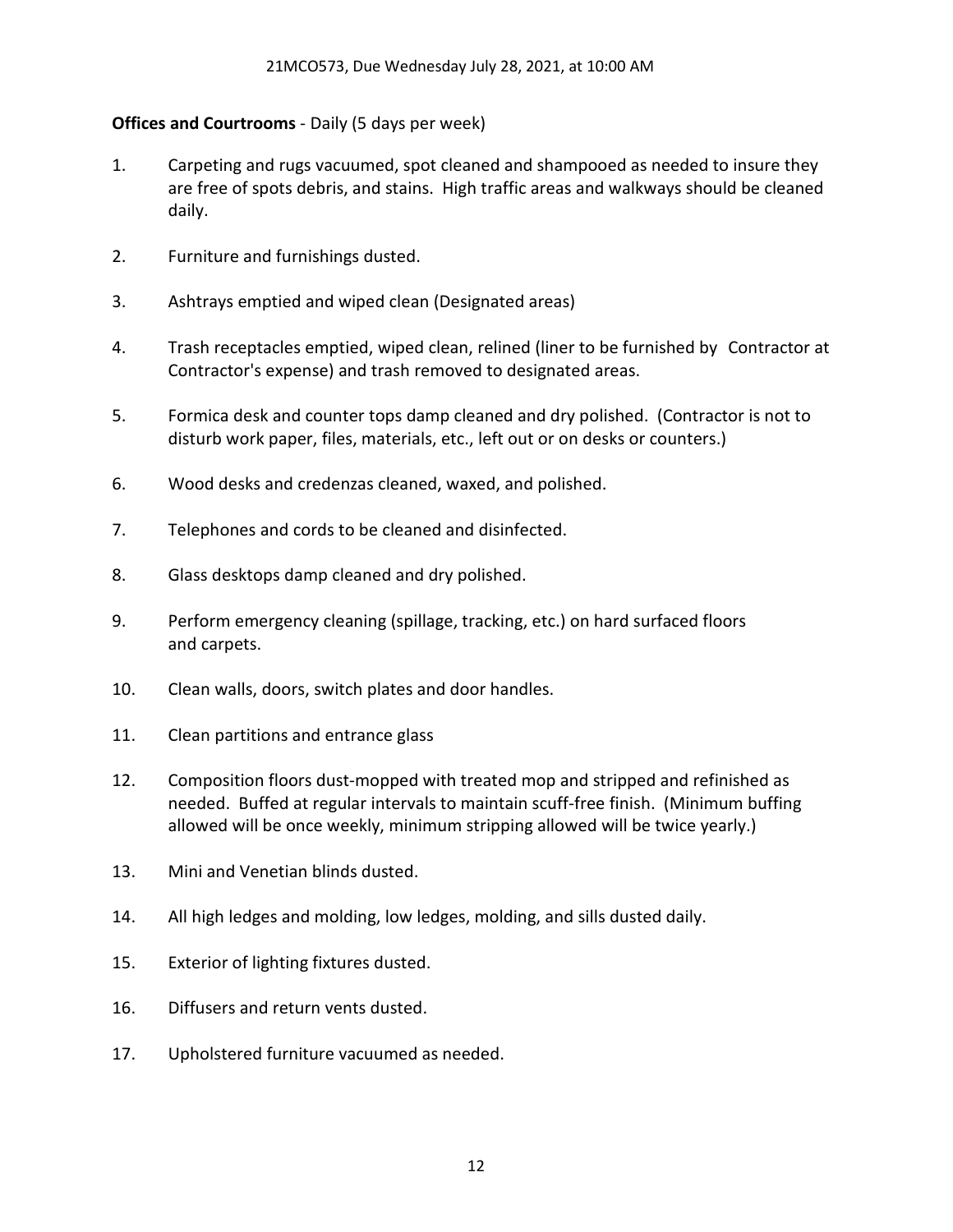**Main Lobbies, Corridors of all other Floors, Elevator Lobbies and Elevators** - Daily (5 days per week).

- 1. Carpeting, rugs and mats vacuumed, spot cleaned and shampooed as needed.
- 2. Composition floors dust-mopped with treated mop and stripped and refinished as needed. Buffed at regular intervals to maintain scuff-free finish. (Minimum buffing will be twice weekly, minimum stripping will be twice yearly.)
- 3. Ashtrays and cigarette urns emptied and wiped clean, screen all sand urns, furnish new sand as necessary. (Designated areas).
- 4. Trash receptacles emptied, wiped clean, relined and trash removed to designated areas. (Liners to be furnished at Contractor's expense.)
- 5. All high ledges and molding, low ledges, molding, and sills dusted daily
- 6. Exterior of lighting fixtures dusted.
- 7. Diffusers and return vents dusted.
- 8. Upholstered furniture vacuumed as needed.
- 9. Clean walls, doors, switch plates and door handles.
- 10. Elevator doors spot cleaned and dry polished.
- 11. Elevator carpeted floors vacuumed. Composition floors dust-mopped with treated mop and stripped and refinished as needed. Buffed at regular intervals to maintain scuff-free finish.
- 12. Elevator tracks cleaned and polished.
- 13. Elevator walls (inside cab only) cleaned.
- 14. Clean and polish mirrors and bright metal work.
- 15. Drinking fountains cleaned, sanitized and dry polished.
- 16. Bright metal polished daily.
- 17. Clean all corridor glass and entrance glass to ceiling.
- 18. Perform emergency cleaning (spillage, tracking, etc.) on hard surfaced floors and carpets.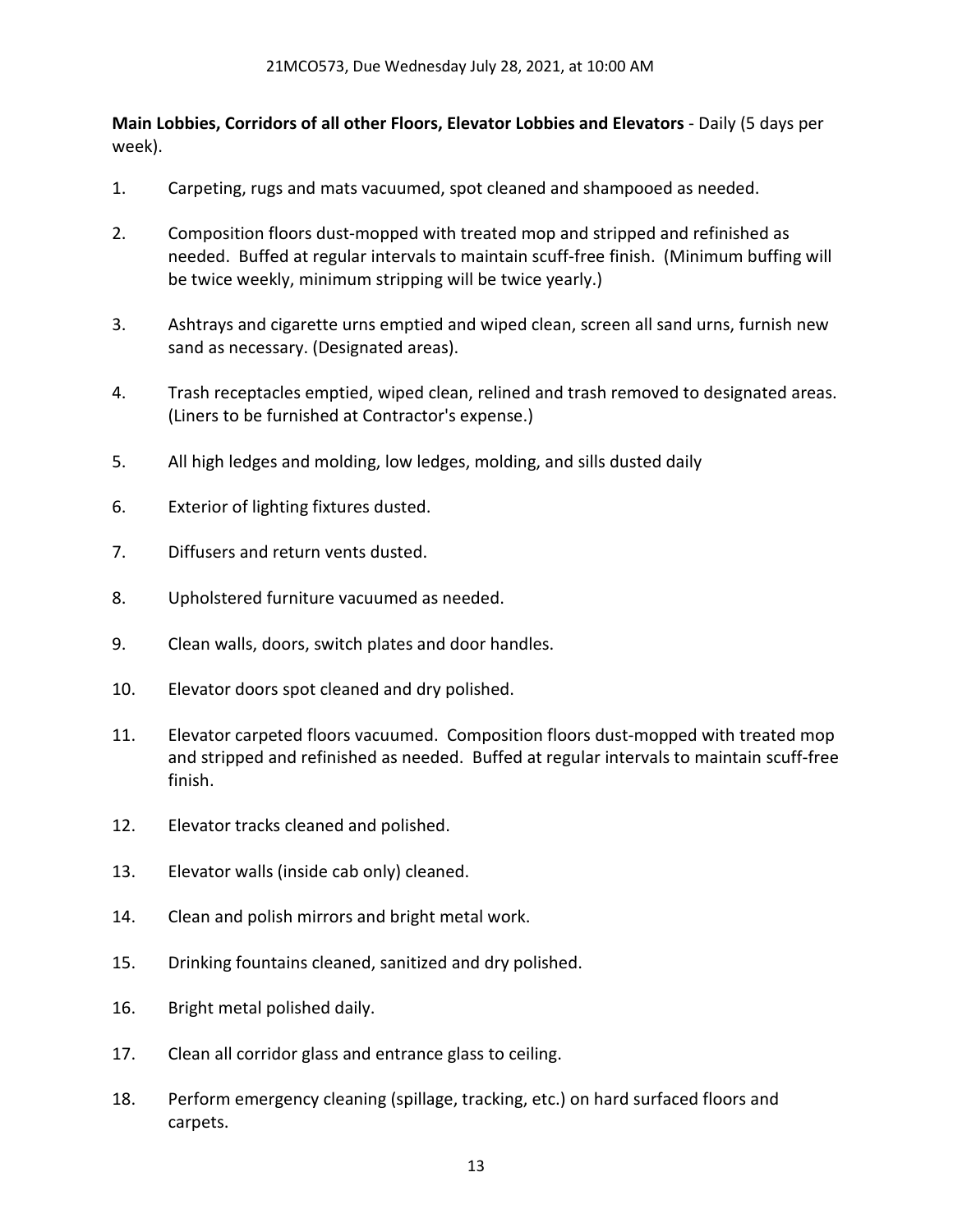# **Stairwells and Landings**- Once a month

- 1. Clean stairs and landing of debris.
- 2. Clean walls (accessible areas) and doors.
- 3. Carpeting, rugs and mats vacuumed, spot cleaned and shampooed as needed.
- 4. Composition floors dust-mopped with treated mop and stripped and refinished as needed. Buffed at regular intervals to maintain scuff-free finish. (Minimum buffing allowed will be twice weekly, minimum stripping will be twice yearly)
- 5. Dust Handrails.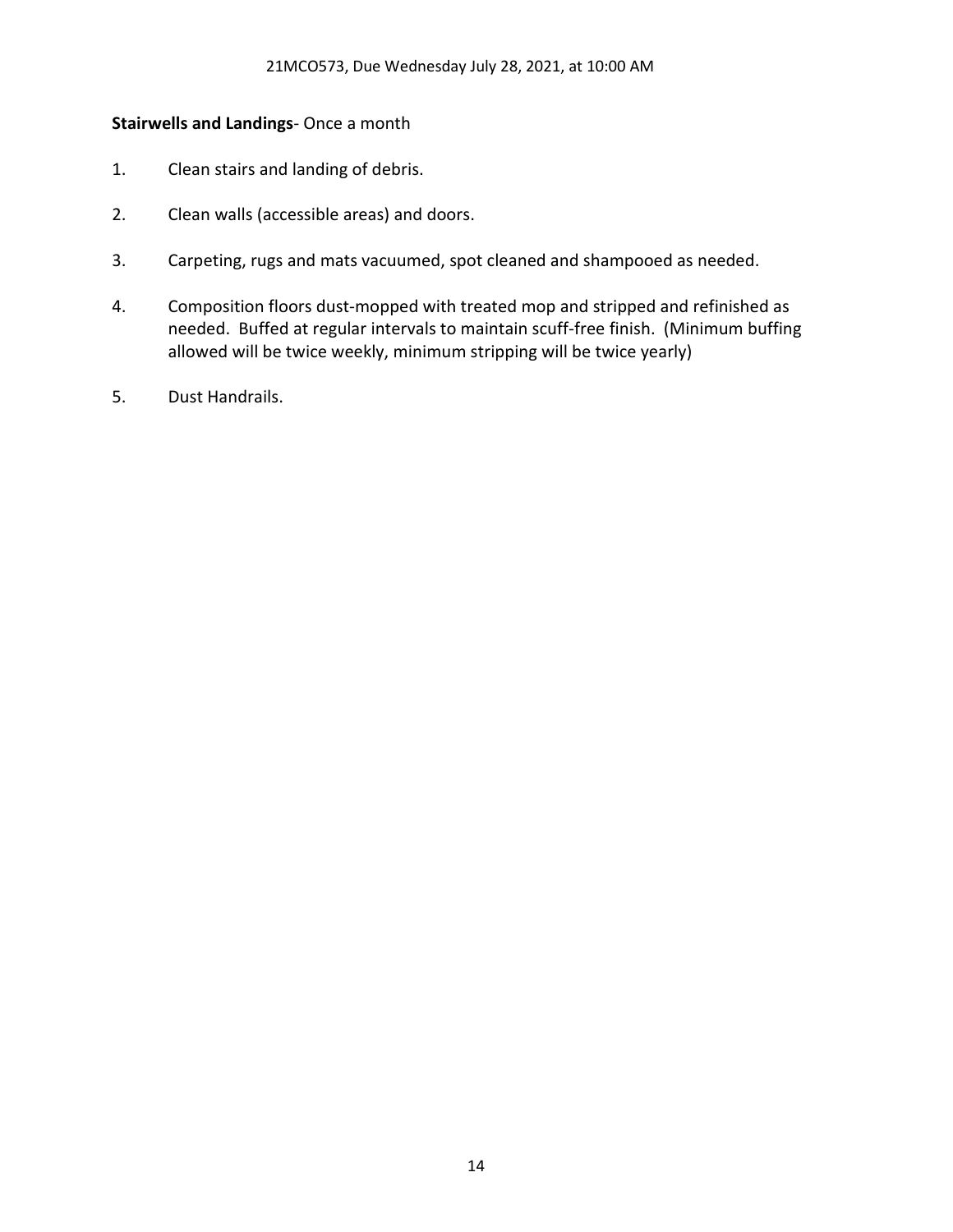#### **PHASES:**

#### **Phase I – Lavatories**

- Fill all paper towels, napkins, and soap dispensers.
- Clean all mirrors, basins, commodes, and urinals (clean hard water stains)
- Damp wipe shelves, partitions, and ledges
- Spot clean doors and walls
- Polish chrome and stainless-steel fixtures and plumbing
- Empty all trash bins/baskets and replace liners
- Sweep and mop vinyl floors
- Sweep, scrub, and vacuum grouted tile floors

#### **Phase II – Office Areas**

- Empty waste baskets and replace liners
- Thoroughly vacuum all carpet main and secondary corridors/traffic areas
- Vacuum cubicle and office carpets weekly
- Dust mop/sweep resilient floors/tile/concrete floors
- Spot clean walls, columns, carpet, and floors
- Dust windowsills and perimeter heaters
- Dust unencumbered horizontal surfaces (This does not include cubicle areas which shall be dusted weekly during the scheduled off hours)
- Wipe spills or smears from vending machines
- Wash vending area waste cans and replace liners

#### **Phase III – Miscellaneous**

- Clean all entrance door glass
- Clean all glass in interior doors
- Clean all windows and drapes/blinds
- Wash and polish drinking fountains
- Sweep entrances (porches, sidewalks, stoops and courtyards) and empty and clean ash urns
- Empty exterior trash bins and replace any liners necessary

#### **REFERENCES:**

Please provide at least 2 references for commercial projects, preferably any local/state government clients that the vendor has provided janitorial needs.

#### **EVALUATION PROCESS:**

The County will award to the respondents that submits a bid which represents the "best value" to the County. The best value shall not be based solely upon price but the bid which receives the highest cumulative score for each of the evaluation factors delineated herein.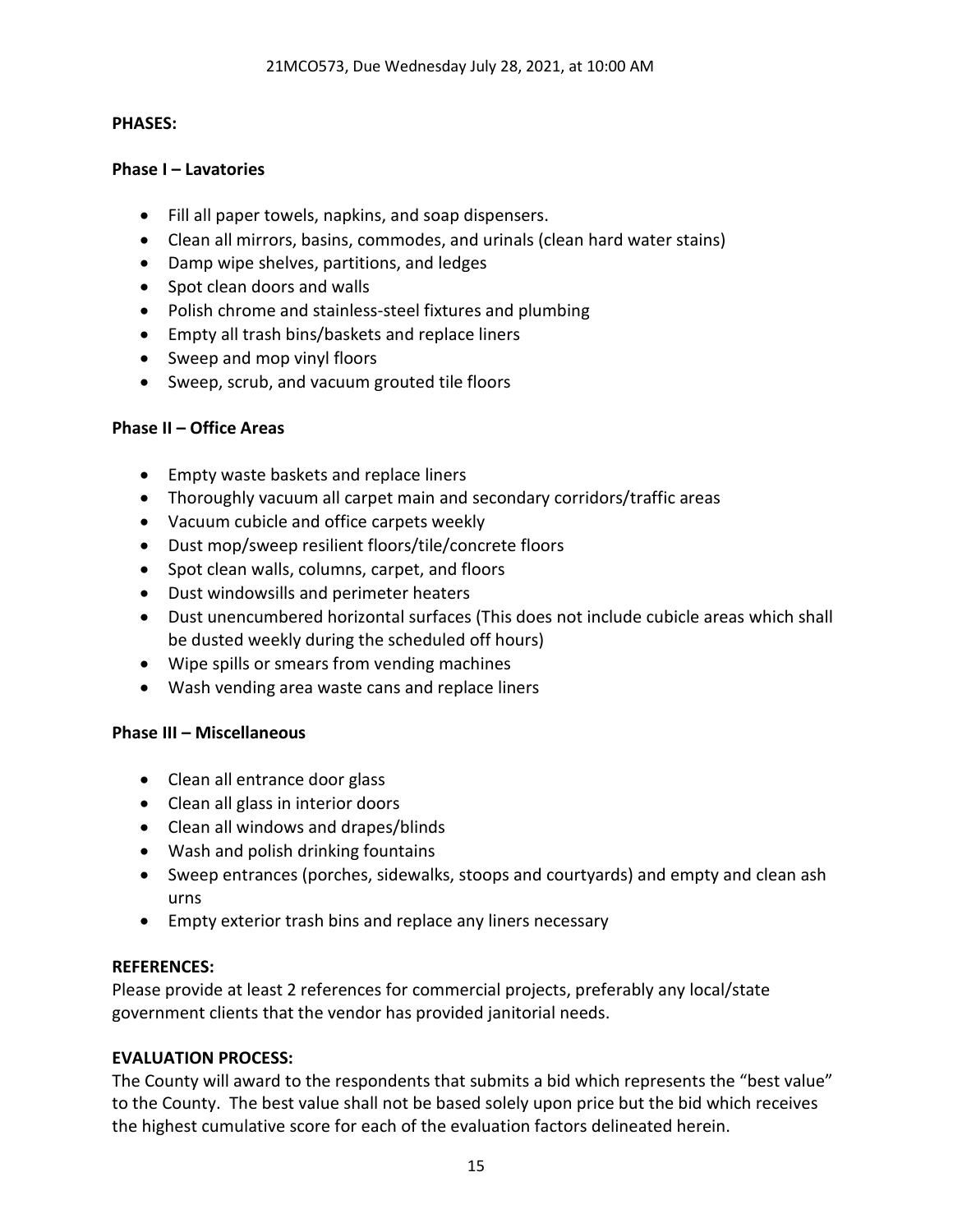#### **CRITERIA:**

Introduction (Executive Summary): 1 page maximum

Tab 1 Previous Related Experience: (20 points, maximum)

- Indicate experience with publicly funded facilities of same approximate size and type as the anticipated project.
- Indicate safety record on previous projects.
- Indicate whether Vendor has had similar contracts terminated prior to completion or whether a bonding company surety has had to pay funds under a bond of the Vendor.

Tab 2 Identity and Location of Vendor: (10 points, maximum)

• Indicate the exact legal name of Vendor, its type of legal organization, its state of organization, its mailing address, the office/business location of the Vendor from which the Project will be managed; and, address Vendor's availability to the County and the response time.

Tab 3 References: (Include name, address, and phone number of contact): (20 points, maximum)

• Indicate (2 minimum) general references who can attest to the Vendor's ability, performance, and safety record.

Tab 4 Cost: (50 points, maximum)

• Indicate the Vendor's proposed price for the janitorial services for each location on pages 17-18.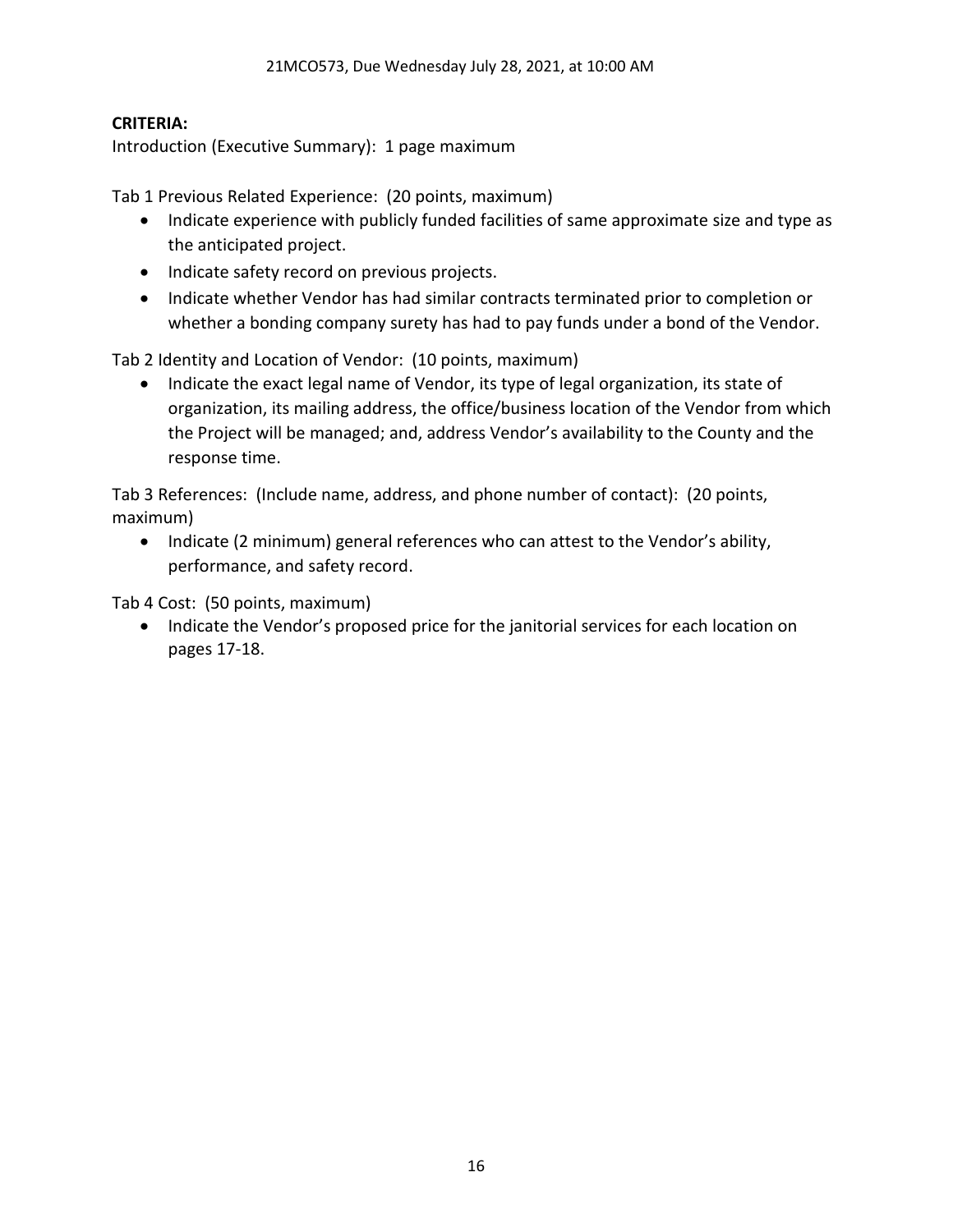| <b>PROPERTY NAME</b><br><b>ADDRESS</b>                                                     | <b>SERVICES NEEDED</b>                                                                                                                                                                       | <b>MONTHLY COST</b> |
|--------------------------------------------------------------------------------------------|----------------------------------------------------------------------------------------------------------------------------------------------------------------------------------------------|---------------------|
| <b>COURTHOUSE</b><br>500 N. Loraine St.<br>Midland, TX 79701                               | $\bullet$ 2 Full Time day porters and evening<br>cleaning (5 days a week)<br>$\bullet$ Phase I, II, and III                                                                                  | \$.                 |
| <b>ANNEX &amp; VIDEO</b><br><b>VISITATION</b><br>2110 N. "A" St.<br>Midland, TX 79705      | • 1 Part Time day porter and evening<br>cleaning (5 days a week)<br>$\bullet$ Phase I, II, III<br>• Video Visitation $-2x$ per week, day<br>porter cleaning – empty trash bins and<br>vacuum | \$.                 |
| <b>LIBRARY AT THE PLAZA</b><br>301 W. Missouri Ave.<br>Midland, TX 79701                   | • 1 Part Time day porter (5 days per<br>week, 8am-3pm)<br>• Evening cleaning (3pm-6pm)<br>• Phase I, II, III                                                                                 | \$                  |
| <b>CENTENNIAL LIBRARY</b><br>2503 W. Loop 250 N.<br>Midland, TX 79705                      | • 1 Part Time day porter (6 days per<br>week) Monday - Friday 10am-5pm,<br>evening cleaning Monday - Friday<br>5pm-11pm<br>• Phase I, II, III                                                | \$                  |
| <b>JP 2/4 AND WARRANTS</b><br>707 W. Washington Ave<br>Midland, TX 79701                   | • Evening Cleaning 5pm-11pm<br>· Phase I, II, III                                                                                                                                            | \$                  |
| <b>BARBARA CULVER</b><br><b>JUVENILE CENTER</b><br>3800 N. Lamesa Rd.<br>Midland, TX 79705 | • 1 Part Time day porter (5 days per<br>week) 8am-12pm<br>• Phase I, II                                                                                                                      | \$.                 |
| <b>PRETRIAL BONDING</b><br>507 S. Loraine St.<br>Midland, TX 79701                         | $\bullet$ 1 Par Time day porter (2 days per week,<br>Tuesday, and Thursday)<br>• Phase I, II, III                                                                                            | \$                  |
| <b>MCE WELLNESS CLINIC</b><br>1403 W. Illinois Ave.<br>Midland, TX 79701                   | • 1 Part Time day porter (3 times per<br>week - Monday, Wednesday, and<br>Friday)<br>• Phase I, II, III                                                                                      | \$                  |